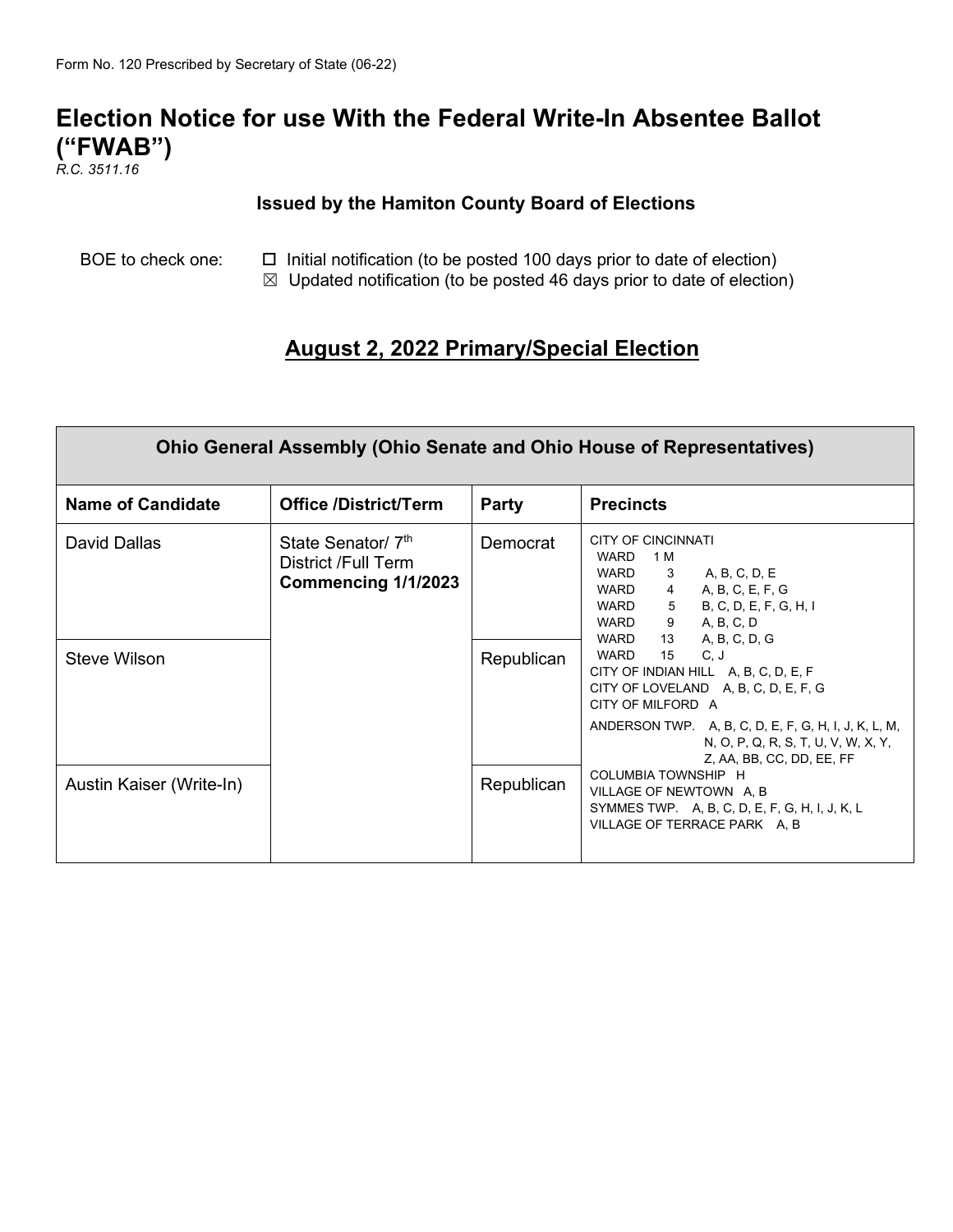| Catherine D. Ingram<br>Orlando B. Sonza Jr. | State Senator/ 9th<br><b>District /Full Term</b><br>Commencing 1/1/2023  | Democrat<br>Republican | <b>CITY OF CINCINNATI</b><br>A, B, C, D, E, F, G, H, I, J, K, L,<br>WARD<br>1<br><b>WARD</b><br>2<br>A, B, C, D, E, F, G, H, I, J, K<br><b>WARD</b><br>4<br>D, H<br>5<br>WARD<br>A<br>6<br>A, B, C, D, E<br>WARD<br><b>WARD</b><br>7<br>A, B, C, D, E, F, G, H, I, J, K<br>WARD<br>8<br>A, B, C, D<br><b>WARD</b><br>A, B, C<br>10<br>WARD<br>A, B, C, D<br>11<br>12<br>WARD<br>A, B, C, D, E<br>E, F, H<br>WARD<br>13<br>WARD<br>14<br>A, B, C, D, E, F, G, H, I<br><b>WARD</b><br>15<br>A, B, D, E, F, G, H, I<br>WARD<br>16<br>A<br>A, B, C<br>WARD<br>17<br><b>WARD</b><br>A, B<br>18<br>WARD<br>19<br>D<br><b>WARD</b><br>20<br>A, B, C, D, E<br>WARD<br>21<br>A, B, C, D, E<br><b>WARD</b><br>22<br>A, B, C<br>WARD<br>23<br>A, B, C, D, E, F, G, H, I, J, K, L, M,<br>N, O, P, Q, R<br><b>WARD</b><br>24<br>A, B, C, D, E, F, G, H, I<br>WARD<br>25<br>A, B, C, D, E, F, G, H, I, J, K, L |
|---------------------------------------------|--------------------------------------------------------------------------|------------------------|--------------------------------------------------------------------------------------------------------------------------------------------------------------------------------------------------------------------------------------------------------------------------------------------------------------------------------------------------------------------------------------------------------------------------------------------------------------------------------------------------------------------------------------------------------------------------------------------------------------------------------------------------------------------------------------------------------------------------------------------------------------------------------------------------------------------------------------------------------------------------------------------------|
|                                             |                                                                          |                        | <b>WARD</b><br>26<br>A, B, C, D, E, F, G, H, I, J, K, L, M,<br>N, O, P, Q, R, S<br>CITY OF NORWOOD WARD 1 A-B-C, WARD 2 A-B-C,<br>WARD 3 A-B-C, WARD 4 A-B-C<br><b>CITY OF WYOMING</b><br>A, B, C, D, E<br>VILLAGE OF AMBERLEY<br>A, B, C, D<br>VILL OF ARLINGTON HGTS.<br>A<br>B, C, D, E, F, G, I<br><b>COLUMBIA TOWNSHIP</b><br>VILLAGE OF ELMWOOD<br>A<br><b>VILLAGE OF FAIRFAX</b><br>Α<br>VILLAGE OF GOLF MANOR<br>A, B<br>VILLAGE OF LINCOLN HGTS.<br>A, B<br>VILLAGE OF LOCKLAND<br>A, B<br><b>VILLAGE OF MARIEMONT</b><br>A, B<br>VILLAGE OF ST. BERNARD<br>WARD 1 A, WARD 2 A,<br>WARD 3 A, WARD 4 A<br>VILLAGE OF SILVERTON<br>A, B, C<br>SPRINGFIELD TOWNSHIP<br>A, B, C, E, F, G, H, I, J,<br>L, M, N, O, P, Q, R, S, U, V, W, X, Y, Z, BB<br>SYCAMORE TOWNSHIP<br>A<br>A, B<br><b>VILLAGE OF WOODLAWN</b>                                                                          |
| Dani Isaacsohn                              | State Representative/<br>24th District/ Full Term<br>Commencing 1/1/2023 | Democrat               | <b>CITY OF CINCINNATI</b><br><b>WARD</b><br>A, B, C, D, E, F, G, H, I, J, K, L<br>1<br>WARD<br>5<br>Α<br>A, B, C, D, E<br><b>WARD</b><br>6<br><b>WARD</b><br>A, B, C, D<br>8                                                                                                                                                                                                                                                                                                                                                                                                                                                                                                                                                                                                                                                                                                                     |
| Dale Mallory                                |                                                                          | Democrat               | A, B, C<br><b>WARD</b><br>10<br>A, B, C, D<br><b>WARD</b><br>11<br><b>WARD</b><br>16<br>A<br>A, B, C<br><b>WARD</b><br>17<br><b>WARD</b><br>A, B<br>18<br><b>WARD</b><br>19<br>D                                                                                                                                                                                                                                                                                                                                                                                                                                                                                                                                                                                                                                                                                                                 |
| <b>Adam Paul Teague</b><br>Koehler          |                                                                          | Republican             | A, B, C, D, E<br><b>WARD</b><br>20<br><b>WARD</b><br>A, B, C, D, E<br>21<br><b>WARD</b><br>25<br>A, B, C, D, E, F, G, H, I, J, K, L<br><b>WARD</b><br>A, B, C, E, G, I, K, L, M, N, O, P, Q,<br>26<br>R, S                                                                                                                                                                                                                                                                                                                                                                                                                                                                                                                                                                                                                                                                                       |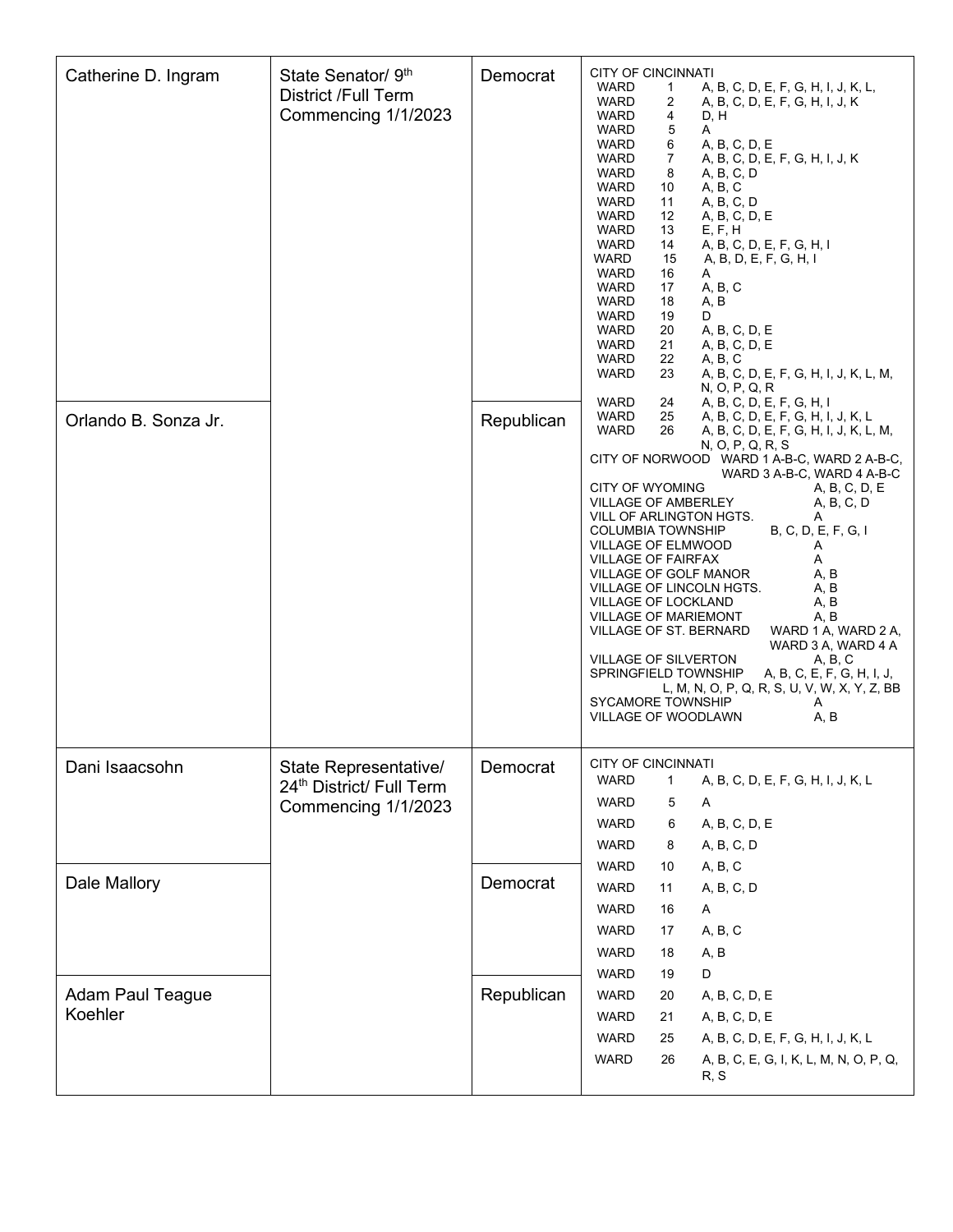| <b>Cecil Thomas</b> | State Representative/    | Democrat   | <b>CITY OF CINCINNATI</b>                                                |
|---------------------|--------------------------|------------|--------------------------------------------------------------------------|
|                     | 25th District/ Full Term |            | WARD<br>12<br>A, B, C, D, E                                              |
|                     | Commencing 1/1/2023      |            | E, F, H<br><b>WARD</b><br>13                                             |
|                     |                          |            | A, B, D, E, F, G, H, I<br><b>WARD</b><br>15                              |
|                     |                          |            | A, B, C<br>WARD<br>22                                                    |
|                     |                          |            | WARD<br>23<br>A, B, C, D, E, F, G, H, I, J, K, L, M, N,                  |
| John Breadon        |                          | Republican | 0, P, Q, R                                                               |
|                     |                          |            | <b>WARD</b><br>A, B, C, D, E, F, G, H, I<br>24                           |
|                     |                          |            | <b>WARD</b><br>26<br>D, F, H, J                                          |
|                     |                          |            | CITY OF NORWOOD 1 A-B-C, 2 A-B-C, 3 A-B-C,                               |
|                     |                          |            | 4 A-B-C                                                                  |
|                     |                          |            | VILLAGE OF ELMWOOD A                                                     |
|                     |                          |            | VILLAGE OF ST. BERNARD 1A, 2A, 3A, 4A                                    |
|                     |                          |            | SPRINGFIELD TWP I, L                                                     |
| Sedrick Denson      | State Representative/    | Democrat   | <b>CITY OF CINCINNATI</b>                                                |
|                     | 26th District/ Full Term |            | WARD<br>$\overline{2}$<br>A, B, C, D, E, F, G, H, I, J, K                |
|                     | Commencing 1/1/2023      |            | WARD<br>D, H<br>4                                                        |
|                     |                          |            | WARD<br>A, B, C, D, E, F, G, H, I, J, K<br>$7\phantom{.}$                |
|                     |                          |            | WARD<br>14<br>A, B, C, D, E, F, G, H, I                                  |
|                     |                          |            | CITY OF WYOMING A, B, C, D, E                                            |
|                     |                          |            | VILLAGE OF AMBERLEY A, B, C, D                                           |
|                     |                          |            | VILL OF ARLINGTON HGTS. A                                                |
|                     |                          |            | COLUMBIA TWP B, C, D, E, F, G, I                                         |
|                     |                          |            | VILLAGE OF FAIRFAX A                                                     |
|                     |                          |            | VILLAGE OF GOLF MANOR A, B                                               |
|                     |                          |            | VILLAGE OF LINCOLN HGTS. A, B                                            |
|                     |                          |            | VILLAGE OF LOCKLAND A, B                                                 |
|                     |                          |            | VILLAGE OF MARIEMONT A, B                                                |
|                     |                          |            | VILLAGE OF SILVERTON A, B, C                                             |
|                     |                          |            | SPRINGFIELD TWP A, B, C, E, F, G, H, J, M, N, O, P,                      |
|                     |                          |            | Q, R, S, U, V, W, X, Y, Z, BB                                            |
|                     |                          |            | SYCAMORE TWP A                                                           |
|                     |                          |            | VILLAGE OF WOODLAWN A, B                                                 |
| <b>Rachel Baker</b> | State Representative/    | Democrat   | <b>CITY OF CINCINNATI</b>                                                |
|                     | 27th District/ Full Term |            | <b>WARD</b><br>1<br>м                                                    |
|                     | Commencing 1/1/2023      |            | A, B, C, D, E<br>WARD<br>3                                               |
|                     |                          |            | WARD<br>A, B, C, E, F, G<br>4                                            |
| Gavi Begtrup        |                          | Democrat   | <b>WARD</b><br>B, C, D, E, F, G, H, I<br>5                               |
|                     |                          |            | WARD<br>A, B, C, D<br>9                                                  |
|                     |                          |            | A, B, C, D, G<br>WARD<br>13                                              |
|                     |                          |            | C, J<br>15<br><b>WARD</b>                                                |
| <b>Lindsay Cole</b> |                          | Republican | CITY OF INDIAN HILL A, B, C, D, E, F                                     |
|                     |                          |            | CITY OF LOVELAND A, B, C, D, E, F, G<br>CITY OF MILFORD A                |
|                     |                          |            | ANDERSON TWP. A, B, C, D, E, F, G, H, I, J, K, L, M,                     |
|                     |                          | Republican | N, O, P, Q, R, S, T, U, V, W, X, Y,<br>Z, AA, BB, CC, DD, EE, FF         |
| Joe Murray          |                          |            | COLUMBIA TWP H                                                           |
|                     |                          |            | VILLAGE OF NEWTOWN A, B<br>SYMMES TWP A, B, C, D, E, F, G, H, I, J, K, L |
|                     |                          |            | VILLAGE OF TERRACE PARK A, B                                             |
|                     |                          |            |                                                                          |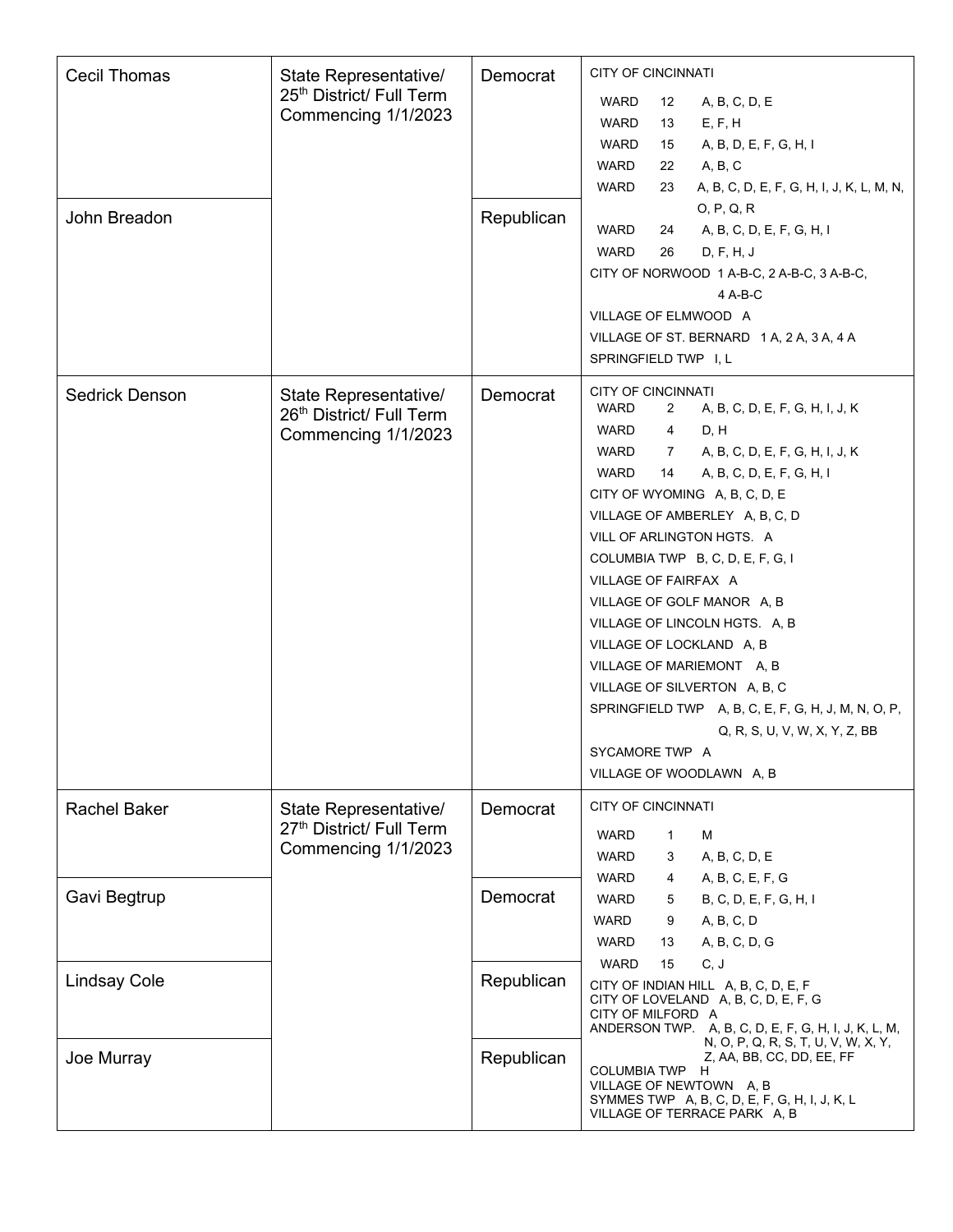| Jessica E. Miranda  | State Representative/<br>28th District/ Full Term                        | Democrat   | CITY OF BLUE ASH 1 A-B, 2 A-B-C, 3 A-B, 4 A-B, 5<br>$A-B$                                                                                                                                                                                                     |
|---------------------|--------------------------------------------------------------------------|------------|---------------------------------------------------------------------------------------------------------------------------------------------------------------------------------------------------------------------------------------------------------------|
| Kim Georgeton       | Commencing 1/1/2023                                                      | Republican | CITY OF DEER PARK 1A, 2A, 3A, 4A<br>CITY OF FOREST PARK A, B, C, D, E, F, G, H, I, J, K,<br>L, M<br>CITY OF MADEIRA A, B, C, D, E, F, G, H<br>CITY OF MONTGOMERY A, B, C, D, E, F, G, H, I<br>CITY OF READING 1 A-B, 2 A-B, 3 A-B, 4-A-B                      |
| <b>Chris Monzel</b> |                                                                          | Republican | CITY OF SHARONVILLE 1 A-B, 2 A, 3 A-B, 4 A-B<br>CITY OF SPRINGDALE A, B, C, D, E, F, G, H<br>COLUMBIA TWP A<br>VILLAGE OF EVENDALE A, B, C<br>VILLAGE OF GLENDALE A, B<br>VILLAGE OF GREENHILLS A, B, C<br>SYCAMORE TWP B, C, D, E, F, G, H, I, J, K, L, M, N |
| Juan Valle          | State Representative/<br>29th District/ Full Term<br>Commencing 1/1/2023 | Democrat   | CITY OF HARRISON A, B, C, D, E, F, G<br>CITY OF MT. HEALTHY 1A, 2A, 3A, 4A<br>CITY OF NORTH COLL HILL 1 A-B, 2 A, 3 A,<br>4 A-B-C<br>COLERAIN TWP. A, B, C, D, E, F, G, H, I, J, K, L, M,<br>N, O, P, Q, R, S, T, U, V, W, X, Y, Z,                           |
| <b>Cindy Abrams</b> |                                                                          | Republican | AA, BB, CC, DD, EE, FF, GG, HH, II,<br>JJ, KK, LL<br>CROSBY TWP A, B<br>HARRISON TWP AA, BB, CC<br>CLEVES A, B; NO BEND A, MIAMI TWP F<br>SPRINGFIELD TWP D, K, T, AA<br>WHITEWATER TWP A, B, C                                                               |
| Alissa Mayhaus      | State Representative/<br>30 <sup>th</sup> District/ Full Term            | Democrat   | <b>CITY OF CINCINNATI</b><br>WARD 19 A, B, C                                                                                                                                                                                                                  |
| Angela S. Hymer     | Commencing 1/1/2023                                                      | Republican | CITY OF CHEVIOT 1A, 2A, 3A, 4A<br>DELHI TWP. A, B, C, D, E, F, G, H, I, J, K, L, M, N, O,<br>P, Q, R, S                                                                                                                                                       |
| <b>Bill Seitz</b>   |                                                                          | Republican | GREEN TWP. A, B, C, D, E, F, G, H, I, J, K, L, M, N, O,<br>P, Q, R, S, T, U, V, W, X, Y, Z, AA, BB, CC, DD, EE, FF,<br>GG, HH, II, JJ, KK, LL, MM, NN, OO, PP, QQ<br>ADDYSTON A; MIAMI TWP A, B, C, D, E, G, H                                                |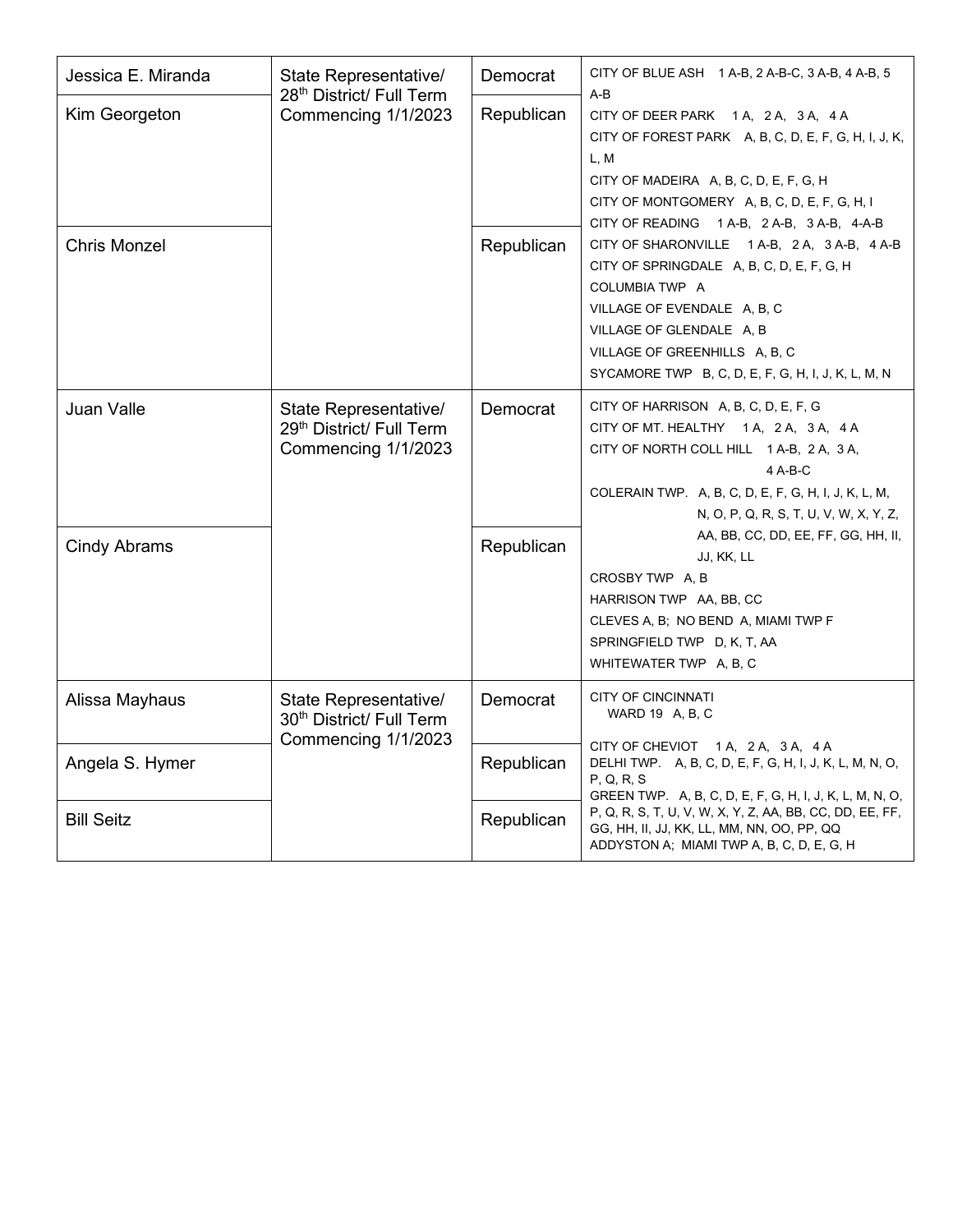| <b>Party Offices (State Central Committee)</b> |                                 |            |                                                                                                                                                                      |
|------------------------------------------------|---------------------------------|------------|----------------------------------------------------------------------------------------------------------------------------------------------------------------------|
| <b>Name of Candidate</b>                       | <b>Office /District</b>         | Party      | <b>Precincts</b>                                                                                                                                                     |
| <b>Bonnie Dunkelman</b>                        | Member State Central            | Democrat   | <b>CITY OF CINCINNATI</b><br>WARD<br>1 M                                                                                                                             |
| Michelle G. Schneider                          | Committee (Woman)<br>7th / Full | Republican | WARD<br>A, B, C, D, E<br>3<br>WARD<br>A, B, C, E, F, G<br>$\overline{4}$                                                                                             |
| Lori Viars                                     |                                 | Republican | $5\overline{)}$<br>B, C, D, E, F, G, H, I<br>WARD<br>WARD<br>9<br>A, B, C, D<br>13<br>WARD                                                                           |
| William Gallagher                              | Member State Central            | Democrat   | A, B, C, D, G<br>15<br>WARD<br>C, J<br>CITY OF INDIAN HILL A, B, C, D, E, F                                                                                          |
| Ron Maag                                       | Committee (Man) 7th /<br>Full   | Republican | CITY OF LOVELAND A, B, C, D, E, F, G<br>CITY OF MILFORD A                                                                                                            |
| Russel J. Mock                                 |                                 | Republican | ANDERSON TWP. A, B, C, D, E, F, G, H, I, J, K, L, M,<br>N, O, P, Q, R, S, T, U, V, W, X, Y,                                                                          |
| Seth A. Morgan                                 |                                 | Republican | Z, AA, BB, CC, DD, EE, FF<br><b>COLUMBIA TOWNSHIP H</b><br>VILLAGE OF NEWTOWN A, B<br>SYMMES TWP. A, B, C, D, E, F, G, H, I, J, K, L<br>VILLAGE OF TERRACE PARK A, B |
| Dawson L. Smith                                |                                 | Republican |                                                                                                                                                                      |
| Steven R. Thomas                               |                                 | Republican |                                                                                                                                                                      |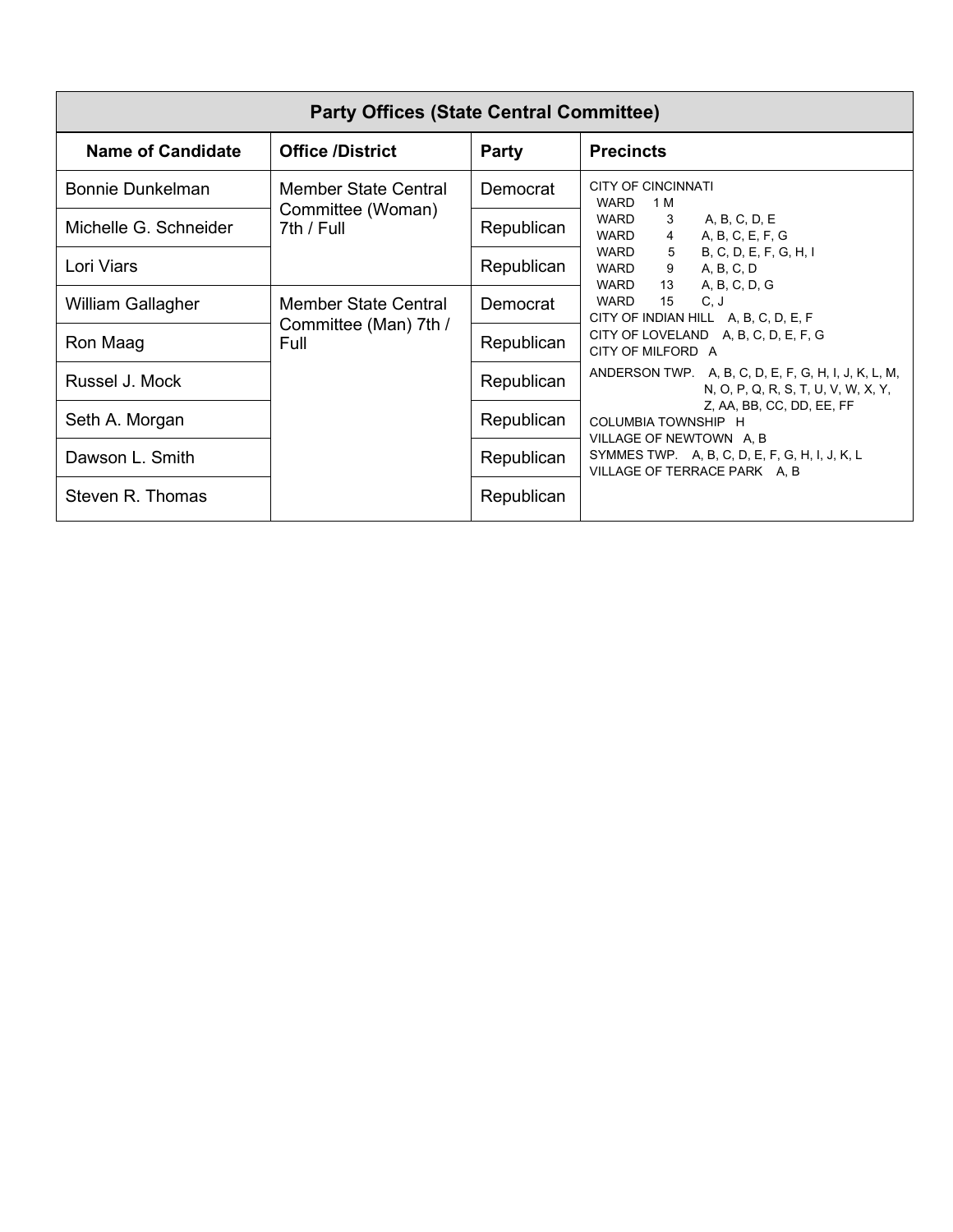| Raquel D. Burgos        | <b>Member State Central</b>                                  | Democrat   | <b>CITY OF CINCINNATI</b><br><b>WARD</b><br>A, B, C<br>19                                                                                                                                                                                                                                                |
|-------------------------|--------------------------------------------------------------|------------|----------------------------------------------------------------------------------------------------------------------------------------------------------------------------------------------------------------------------------------------------------------------------------------------------------|
| Mary Anne Christie      | Committee (Woman)<br>8th / Full                              | Republican | CITY OF BLUE ASH<br>WARD 1 A-B, WARD 2 A-B-C,<br>WARD 3 A-B, WARD 4 A-B, WARD 5 A-B<br>CITY OF CHEVIOT WARD 1 A, WARD 2 A, WARD 3 A,                                                                                                                                                                     |
| <b>Barbara Holwadel</b> |                                                              | Republican | WARD 4 A<br>CITY OF DEER PARK<br>WARD 1 A, WARD 2 A,<br>WARD 3 A, WARD 4 A                                                                                                                                                                                                                               |
| Mary Kuhl               |                                                              | Republican | CITY OF FOREST PARK A, B, C, D, E, F, G, H, I, J, K,<br>L, M                                                                                                                                                                                                                                             |
| James E. Ryan           | <b>Member State Central</b><br>Committee (Man) 8th /<br>Full | Democrat   | A, B, C, D, E, F, G<br><b>CITY OF HARRISON</b><br><b>CITY OF MADEIRA</b><br>A, B, C, D, E, F, G, H<br>CITY OF MONTGOMERY<br>A, B, C, D, E, F, G, H, I<br>CITY OF MT. HEALTHY<br>WARD 1 A, WARD 2 A,<br>WARD 3 A, WARD 4 A<br>CITY OF NORTH COLL HILL WARD 1 A-B, WARD 2 A,                               |
| Paul Sohi               |                                                              | Democrat   | WARD 3 A, WARD 4 A-B-C<br><b>CITY OF READING</b><br>WARD 1 A-B, WARD 2 A-B,<br>WARD 3 A-B, WARD 4-A-B<br><b>CITY OF SHARONVILLE</b><br>WARD 1 A-B, WARD 2 A,<br>WARD 3 A-B, WARD 4 A-B<br><b>CITY OF SPRINGDALE</b><br>A, B, C, D, E, F, G, H<br>COLERAIN TWP. A, B, C, D, E, F, G, H, I, J, K, L, M, N, |
| Rob Weidenfeld          |                                                              | Democrat   | O, P, Q, R, S, T, U, V, W, X, Y, Z, AA, BB,<br>CC, DD, EE, FF, GG, HH, II, JJ, KK, LL<br><b>COLUMBIA TOWNSHIP</b><br>Α<br>A, B<br><b>CROSBY TOWNSHIP</b><br>DELHI TWP. A, B, C, D, E, F, G, H, I, J, K, L, M, N, O,<br>P, Q, R, S<br><b>VILLAGE OF EVENDALE</b><br>A, B, C                               |
| George Brunemann        |                                                              | Republican | VILLAGE OF GLENDALE<br>A, B<br>A, B, C, D, E, F, G, H, I, J, K, L, M, N,<br><b>GREEN TWP.</b><br>O, P, Q, R, S, T, U, V, W, X, Y, Z, AA,<br>BB, CC, DD, EE, FF, GG, HH, II, JJ,<br>KK, LL, MM, NN, OO, PP, QQ<br><b>VILLAGE OF GREENHILLS</b><br>A, B, C<br><b>HARRISON TOWNSHIP</b><br>AA, BB, CC       |
| Alex M. Triantafilou    |                                                              | Republican | <b>MIAMI TOWNSHIP</b><br>ADDYSTON A, CLEVES A, B<br>NO BEND A, MIAMI TWP A, B,<br>C, D, E, F, G, H<br>SPRINGFIELD TOWNSHIP<br>D, K, T, AA<br>SYCAMORE TOWNSHIP B, C, D, E, F, G, H, I, J, K, L,<br>M, N<br><b>WHITEWATER TOWNSHIP</b><br>A, B, C                                                         |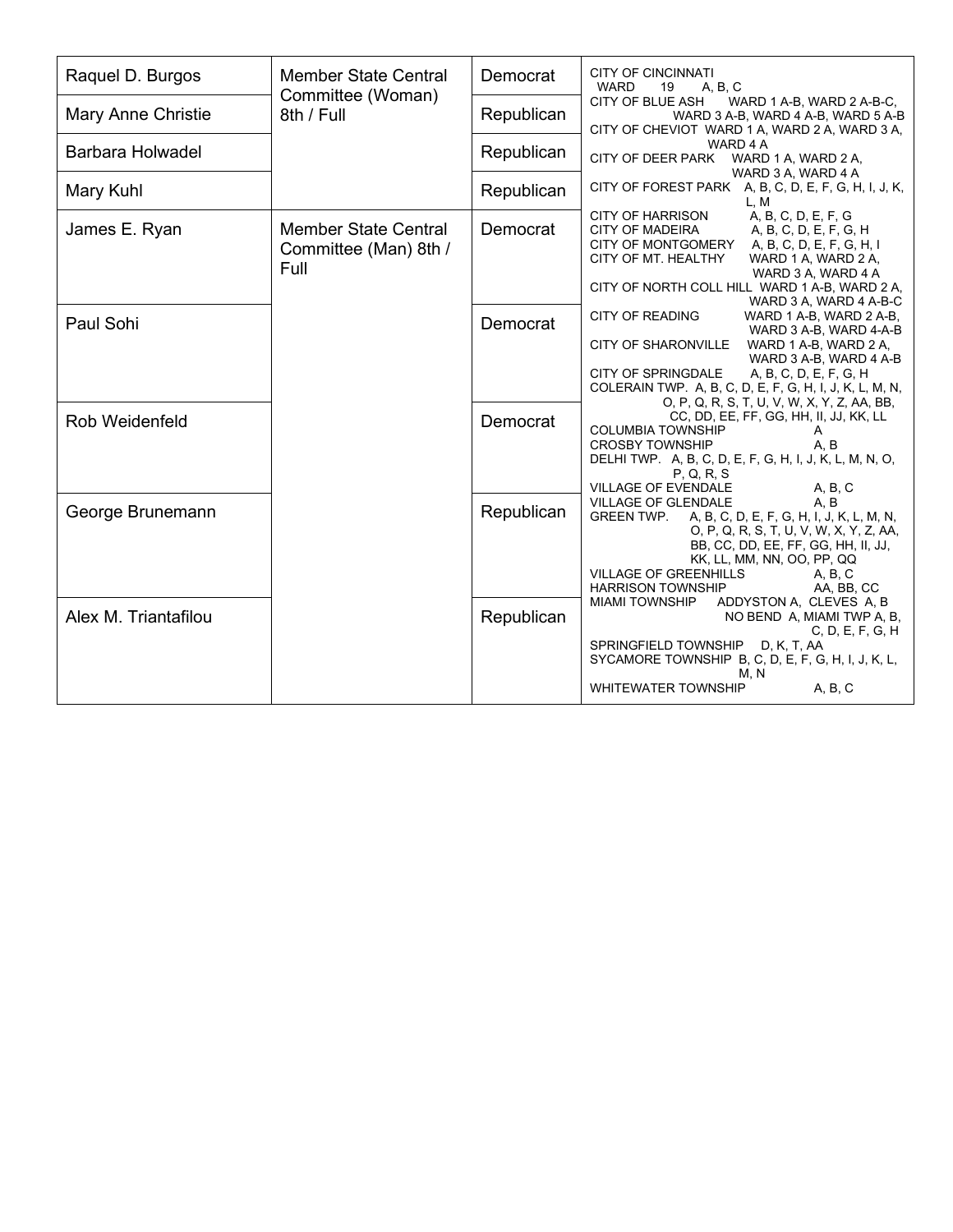| Tina Bayne<br>Alicia Reece | <b>Member State Central</b><br>Committee (Woman)<br>9th / Full | Democrat<br>Democrat | <b>CITY OF CINCINNATI</b><br>WARD<br>A, B, C, D, E, F, G, H, I, J, K, L,<br>1<br><b>WARD</b><br>A, B, C, D, E, F, G, H, I, J, K<br>2<br><b>WARD</b><br>4<br>D, H<br>5<br>WARD<br>A<br><b>WARD</b><br>6<br>A, B, C, D, E<br>$\overline{7}$<br><b>WARD</b><br>A, B, C, D, E, F, G, H, I, J, K<br><b>WARD</b><br>8<br>A, B, C, D<br>A, B, C<br><b>WARD</b><br>10<br>A, B, C, D<br><b>WARD</b><br>11<br>12<br><b>WARD</b><br>A, B, C, D, E<br>E, F, H<br>WARD<br>13<br><b>WARD</b><br>14<br>A, B, C, D, E, F, G, H, I<br>15<br><b>WARD</b><br>A, B, D, E, F, G, H, I |
|----------------------------|----------------------------------------------------------------|----------------------|------------------------------------------------------------------------------------------------------------------------------------------------------------------------------------------------------------------------------------------------------------------------------------------------------------------------------------------------------------------------------------------------------------------------------------------------------------------------------------------------------------------------------------------------------------------|
| Jeff Cramerding            | <b>Member State Central</b><br>Committee (Man) 9th /<br>Full   | Democrat             | <b>WARD</b><br>16<br>A<br>A, B, C<br><b>WARD</b><br>17<br>A, B<br><b>WARD</b><br>18<br><b>WARD</b><br>19<br>D<br><b>WARD</b><br>A, B, C, D, E<br>20<br><b>WARD</b><br>21<br>A, B, C, D, E<br><b>WARD</b><br>22<br>A, B, C<br><b>WARD</b><br>23<br>A, B, C, D, E, F, G, H, I, J, K, L, M,<br>N, O, P, Q, R                                                                                                                                                                                                                                                        |
| <b>Mark Mallory</b>        |                                                                | Democrat             | A, B, C, D, E, F, G, H, I<br>WARD<br>24<br><b>WARD</b><br>25<br>A, B, C, D, E, F, G, H, I, J, K, L<br><b>WARD</b><br>26<br>A, B, C, D, E, F, G, H, I, J, K, L, M,<br>N, O, P, Q, R, S<br>CITY OF NORWOOD WARD 1 A-B-C, WARD 2 A-B-C,<br>WARD 3 A-B-C, WARD 4 A-B-C<br><b>CITY OF WYOMING</b><br>A, B, C, D, E<br><b>VILLAGE OF AMBERLEY</b><br>A, B, C, D                                                                                                                                                                                                        |
| <b>Tom Chandler</b>        |                                                                | Republican           | VILL OF ARLINGTON HGTS.<br>B, C, D, E, F, G, I<br><b>COLUMBIA TOWNSHIP</b><br>VILLAGE OF ELMWOOD<br>A<br><b>VILLAGE OF FAIRFAX</b><br>A<br>A, B<br><b>VILLAGE OF GOLF MANOR</b><br>A, B<br>VILLAGE OF LINCOLN HGTS.<br>VILLAGE OF LOCKLAND<br>A, B<br>A, B<br><b>VILLAGE OF MARIEMONT</b>                                                                                                                                                                                                                                                                        |
| Patrick Reagan             |                                                                | Republican           | VILLAGE OF ST. BERNARD<br>WARD 1 A, WARD 2 A,<br>WARD 3 A, WARD 4 A<br><b>VILLAGE OF SILVERTON</b><br>A, B, C<br>SPRINGFIELD TOWNSHIP<br>A, B, C, E, F, G, H, I, J,<br>L, M, N, O, P, Q, R, S, U, V, W, X, Y, Z, BB<br>SYCAMORE TOWNSHIP<br>Α<br>A, B<br><b>VILLAGE OF WOODLAWN</b>                                                                                                                                                                                                                                                                              |

| <b>Local Questions and Issues</b> |                                                                                                                      |                  |  |
|-----------------------------------|----------------------------------------------------------------------------------------------------------------------|------------------|--|
| <b>Number</b>                     | Title                                                                                                                | <b>Precincts</b> |  |
|                                   | Township of Miami - G Loc Opt-Sunday Sales<br>LaRosas Inc., DBA LaRosas Miami Heights. -<br>Wine and mixed beverages | TWP OF MIAMI: G  |  |